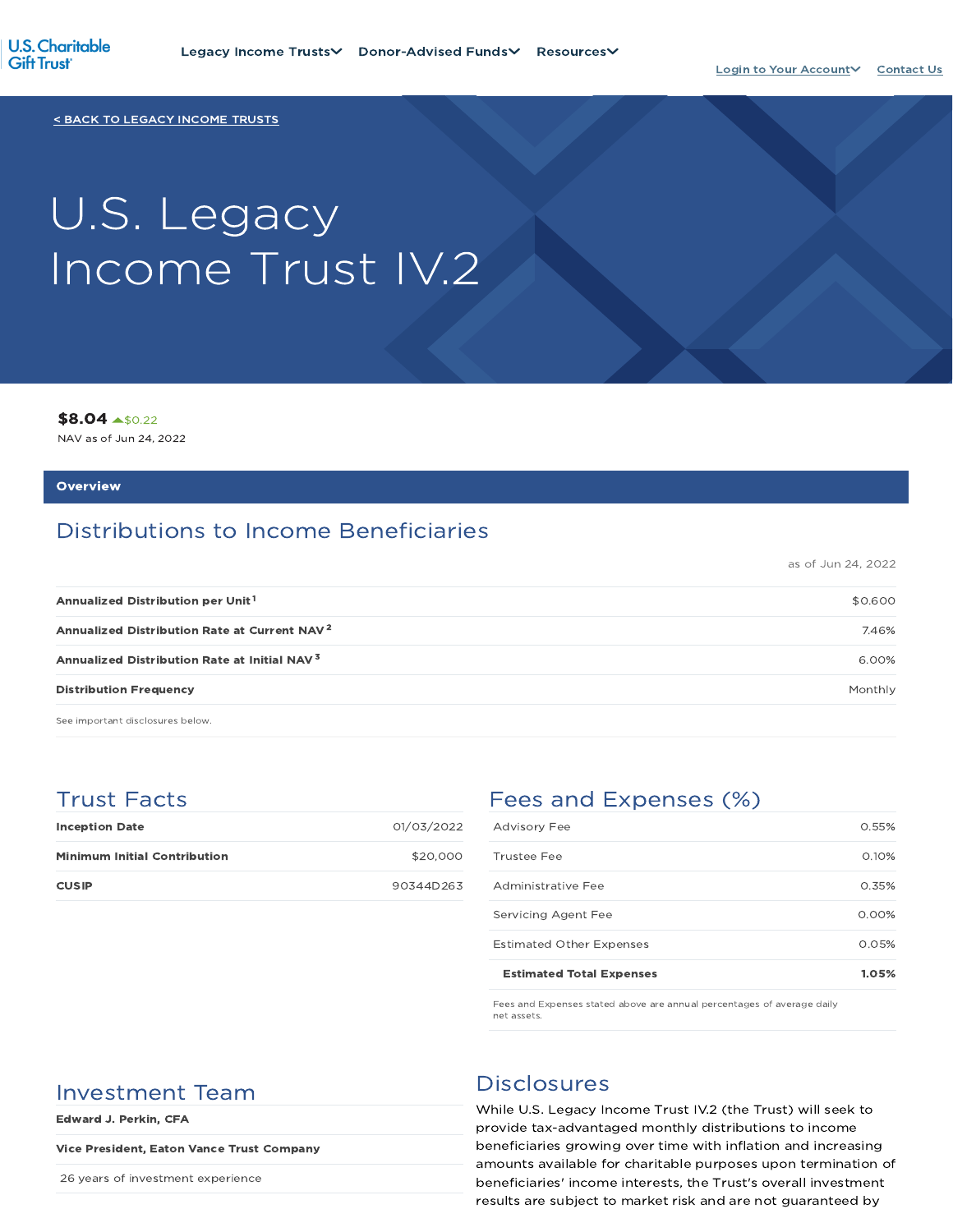| 6 years at Eaton Vance                           | any person. Distributions to income beneficiaries may<br>fluctuate with changes in economic conditions, may not grow       |
|--------------------------------------------------|----------------------------------------------------------------------------------------------------------------------------|
| BA, University of California, Santa Barbara      | over time at rates consistent with inflation and may decline.                                                              |
| MBA, Columbia Business School                    | The tax character of distributed Trust income may vary. The<br>principal amount available for charitable purposes upon     |
| G. R. Nelson                                     | termination of a Trust Account's income interests may be<br>higher or lower than the value of the Trust Account at initial |
| <b>Vice President, Eaton Vance Trust Company</b> | funding.                                                                                                                   |
| 23 years of investment experience                |                                                                                                                            |
| 16 years at Eaton Vance                          |                                                                                                                            |
| <b>BBA University of Notre Dame</b>              |                                                                                                                            |
| MBA, Harvard Business School                     |                                                                                                                            |
| Derek J.V. DiGregorio                            |                                                                                                                            |
| <b>Vice President, Eaton Vance Trust Company</b> |                                                                                                                            |
| 15 years of investment experience                |                                                                                                                            |
| 15 years at Eaton Vance                          |                                                                                                                            |
| <b>BS, Bates College</b>                         |                                                                                                                            |

1. The Annualized Distribution per Unit is calculated by multiplying the current daily distribution per unit first by the number of days in the current month, then multiplying by twelve.

2. The Annualized Distribution Rate at Current NAV is calculated by dividing the Trust's current Annualized Distribution per Unit by the Trust's net asset value per unit (NAV) as of the prior business day. NAV is calculated by dividing the Trust's net assets by the number of units currently outstanding.

3. The Annualized Distribution Rate at Initial NAV is calculated by dividing the Trust's current Annualized Distribution per Unit by the Trust's initial NAV of \$10.00.

#### Performance

# Historical Total Returns (%)

as of Mar 31, 2022

|                                                   |       |                          |            |                          | Annualized |       |                      |
|---------------------------------------------------|-------|--------------------------|------------|--------------------------|------------|-------|----------------------|
|                                                   | 1 Mo. | 3 Mo.                    | <b>YTD</b> | 1 Yr.                    | 3 Yr.      | 5 Yr. | Since Fund Inception |
| 05/31/2022                                        |       |                          |            |                          |            |       |                      |
| U.S. Legacy Income Trust IV.2 Total Return        | 2.36  | $-3.16$                  |            | $\overline{\phantom{0}}$ |            |       | $-10.94$             |
| <b>Income Return</b>                              | 0.58  | 1.72                     |            |                          |            |       | 2.76                 |
| <b>Principal Return</b>                           | 1.77  | $-4.80$                  |            |                          | -          |       | $-13.33$             |
| <b>Common Trust</b>                               | 2.46  | $-2.88$                  | $-10.16$   | $-4.53$                  | 10.05      |       | 6.92                 |
| MSCI World Index <sup>4</sup>                     | 0.08  | $-5.72$                  | $-12.97$   | $-4.82$                  | 12.64      | 9.72  | $-13.23$             |
| 40% MSCI USA / 60% MSCI World ex USA <sup>5</sup> | 0.39  | $-5.28$                  | $-11.85$   | $-6.48$                  | 10.56      | 7.91  | $-11.89$             |
| 03/31/2022                                        |       |                          |            |                          |            |       |                      |
| U.S. Legacy Income Trust IV.2 Total Return        | 1.34  |                          |            | $\overline{\phantom{m}}$ |            |       | $-6.80$              |
| <b>Income Return</b>                              | 0.54  |                          |            | $\overline{\phantom{0}}$ |            |       | 1.58                 |
| <b>Principal Return</b>                           | 0.79  | $\overline{\phantom{0}}$ |            |                          |            |       | $-8.25$              |
| <b>Common Trust</b>                               | 1.44  | $-6.17$                  | $-6.17$    | 6.45                     |            |       | 8.95                 |
| MSCI World Index <sup>4</sup>                     | 2.74  | $-5.15$                  | $-5.15$    | 10.12                    | 14.96      | 12.42 | $-5.44$              |
| 40% MSCI USA / 60% MSCI World ex USA <sup>5</sup> | 2.09  | $-5.00$                  | $-5.00$    | 7.25                     | 12.48      | 10.46 | $-5.04$              |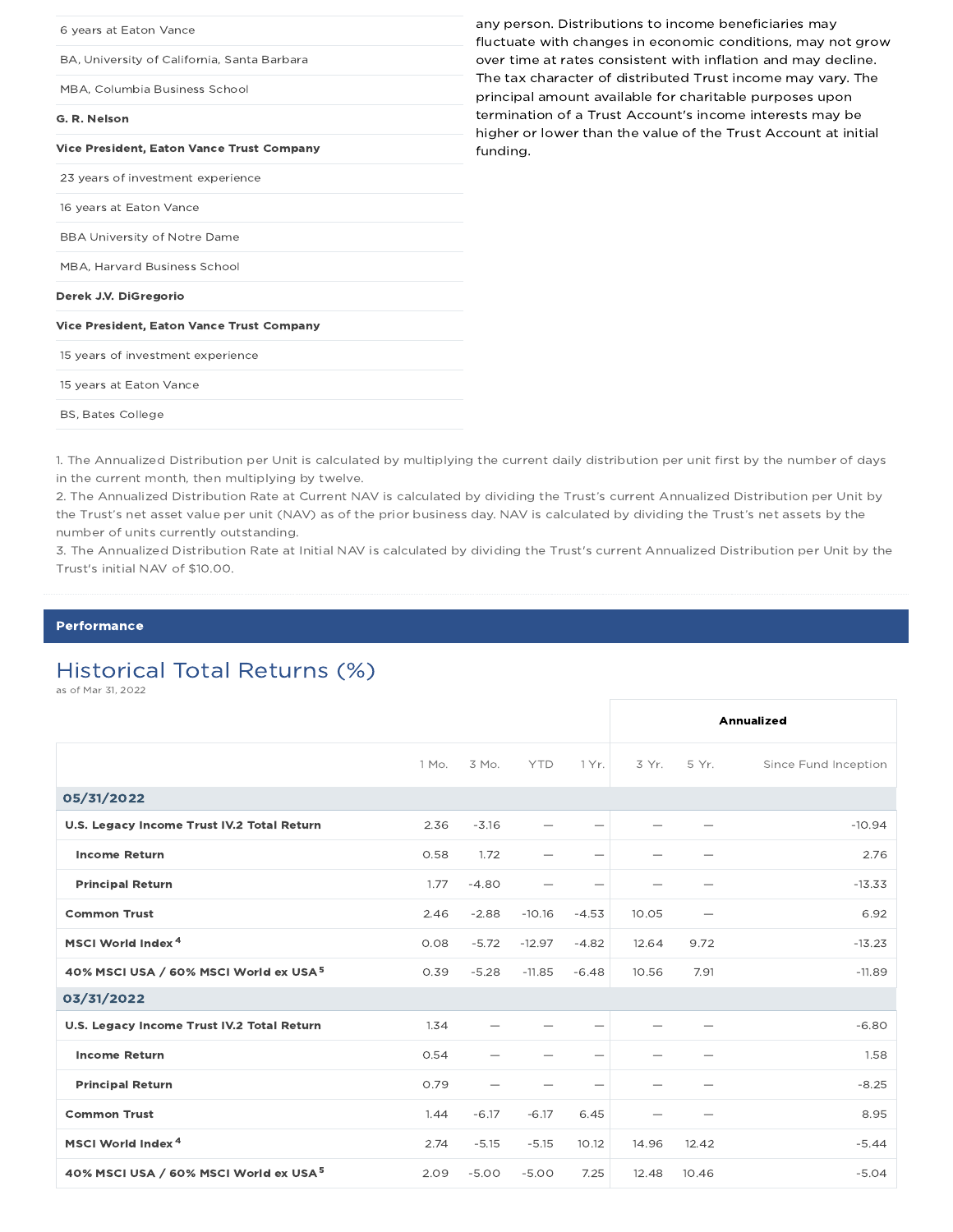|  |  |  | Annualized                                        |
|--|--|--|---------------------------------------------------|
|  |  |  | 1Mo. 3Mo. YTD 1Yr. 3Yr. 5Yr. Since Fund Inception |

The U.S. Legacy Income Trust IV.2 (Trust) was incepted on January 3, 2022 and, therefore, has no operating history. The Trust invests through <sup>a</sup> common trust (Common Trust) which was incepted on April 30, 2019. Past performance is no guarantee of future results. Performance is for the stated time periods only; due to market volatility, the Trust's and the Common Trust's current performance may be lower or higher than quoted. Total Return for the Trust and the Common Trust is calculated by determining the percentage change in net asset value (NAV) with all distributions reinvested. Performance for the time periods less than or equal to or year is cumulative. Income Return represents the portion of Total Return attributable to distributions. Principal Return represents the portion of Total Return attributable to change in NAV. Total Return and Income Return are stated net of foreign taxes on dividends received on non-U.S. investments. Trust income beneficiaries are generally eligible to receive <sup>a</sup> federal income tax credit or an itemized deduction for their attributable share of unrecovered foreign withholding tax.

The Fund leverages two distinct approaches: dividend-capture trading (focused primarily on non-U.S. equities) and <sup>a</sup> core equity approach (focused on U.S. equities). The long-term target allocation for the Fund is 60% non-U.S. equities and 40% U.S. equities. Allocations will vary over time depending on factors such as portfolio income needs, dividend seasonality, risk management, and other factors. The Fund typically holds 140-200 holdings with <sup>a</sup> maximum position size of 3%. In addition to other risk management practices, the Fund manages weightings and tracking error on an industry and country basis.

# NAV History

| Date         | <b>NAV</b> | NAV Change |
|--------------|------------|------------|
| Jun 24, 2022 | \$8.04     | \$0.22     |
| Jun 23, 2022 | \$7.83     | \$0.02     |
| Jun 22, 2022 | \$7.81     | $-$0.06$   |
| Jun 21, 2022 | \$7.87     | \$0.13     |
| Jun 17, 2022 | \$7.74     | $-$0.04$   |
| Jun 16, 2022 | \$7.78     | $-$0.19$   |
| Jun 15, 2022 | \$7.97     | \$0.15     |
| Jun 14, 2022 | \$7.82     | $-$0.05$   |
| Jun 13, 2022 | \$7.87     | $-$0.29$   |
| Jun 10, 2022 | \$8.16     | $-$0.25$   |
| Jun 09, 2022 | \$8.41     | $-$0.19$   |
| Jun 08, 2022 | \$8.60     | $-$0.11$   |
| Jun 07, 2022 | \$8.72     | \$0.05     |
| Jun 06, 2022 | \$8.66     | \$0.03     |
| Jun 03, 2022 | \$8.63     | $-$0.11$   |
| Jun 02, 2022 | \$8.74     | \$0.14     |
| Jun 01, 2022 | \$8.60     | $-$0.06$   |
| May 31, 2022 | \$8.67     | $-$0.04$   |
| May 27, 2022 | \$8.71     | \$0.15     |
| May 26, 2022 | \$8.56     | \$0.16     |
| May 25, 2022 | \$8.41     | \$0.05     |
| May 24, 2022 | \$8.36     | $-$0.07$   |
| May 23, 2022 | \$8.42     | \$0.18     |

# Distribution History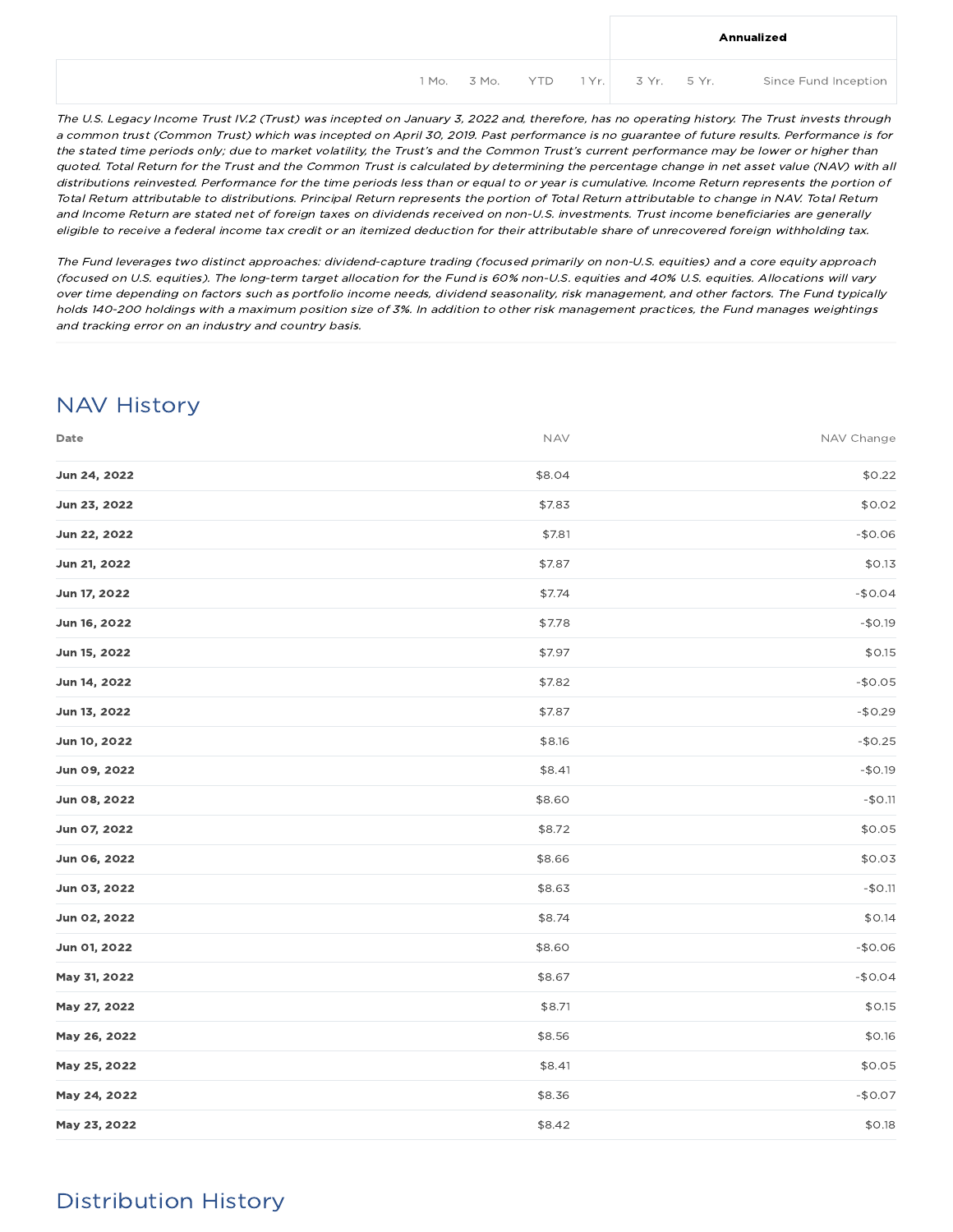Ex-Date Distribution

| \$0.05000 |
|-----------|
| \$0.05000 |
| \$0.05000 |
| \$0.04999 |
| \$0.04514 |
|           |

4. MSCI World Index is an unmanaged index of equity securities in the developed markets. Unless otherwise stated, index returns do not reflect the effect of any applicable sales charges, commissions, expenses, taxes or leverage, as applicable. It is not possible to invest directly in an index. Historical performance of the index illustrates market trends and does not represent the past or future performance of the Trust. Returns of the MSCI World Index are stated net of foreign withholding taxes. Source: MSCI. MSCI data may not be reproduced or used for any other purpose. MSCI provides no warranties, has not prepared or approved this report, and has no liability hereunder.

5. The MSCI USA Index is a free float-adjusted market capitalization index that is designed to measure large and midcap U.S. equity market performance. MSCI World ex USA Index is an unmanaged index of equity securities in the developed markets, excluding the United States. Unless otherwise stated, index returns do not reflect the effect of any applicable sales charges, commissions, expenses, taxes or leverage, as applicable. It is not possible to invest directly in an index. Historical performance of the index illustrates market trends and does not represent the past or future performance of the Trust. Returns of the MSCI indexes are stated net of foreign withholding taxes. Source: MSCI. MSCI data may not be reproduced or used for any other purpose. MSCI provides no warranties, has not prepared or approved this report, and has no liability hereunder.

#### Literature

### **Literature**



To report a website vulnerability, please go to Responsible Disclosure.